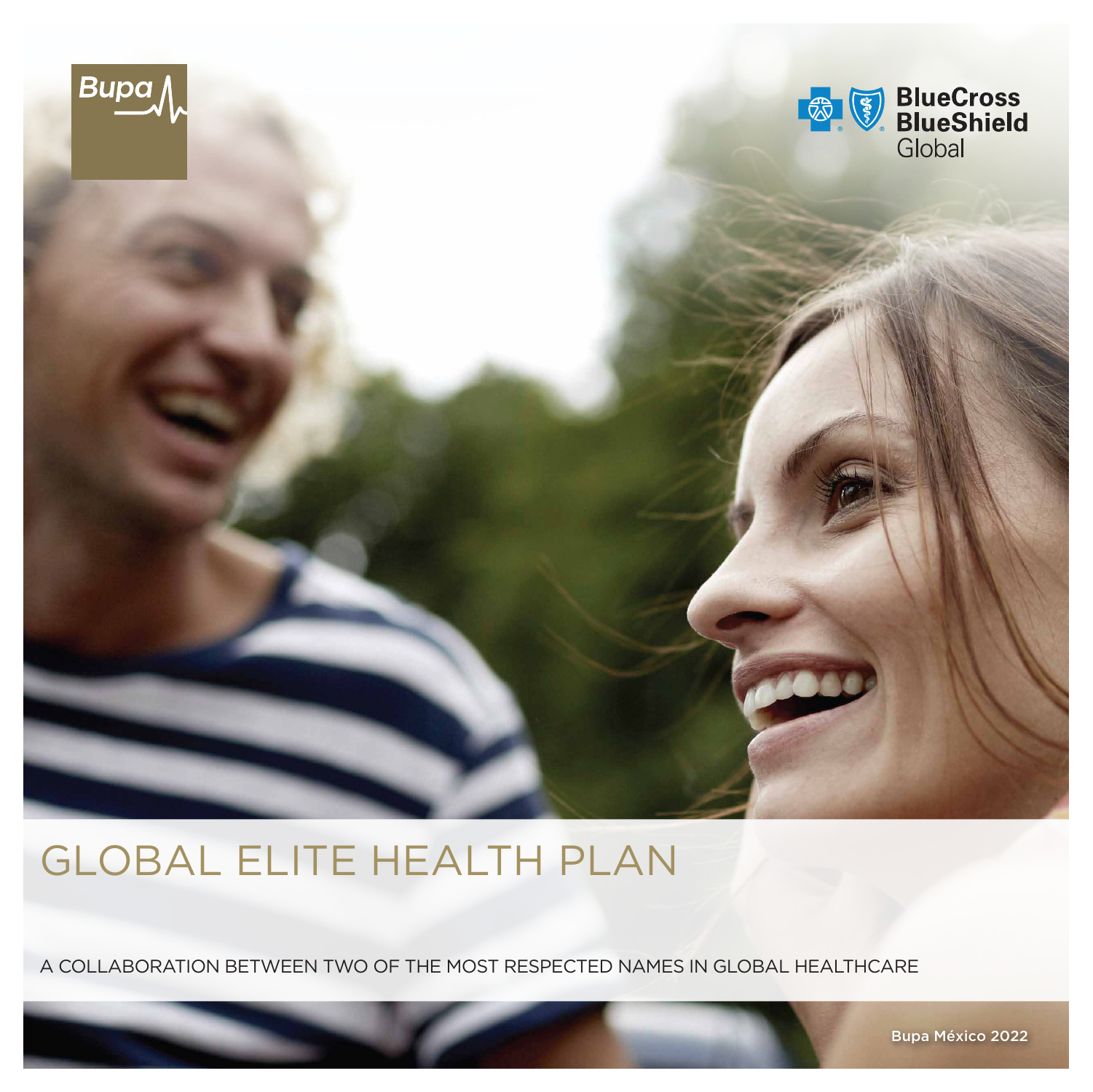## WELCOME TO THE NEXT CHAPTER IN GLOBAL HEALTHCARE

We strive to be different. That is why we asked more than 3,000 globally minded people to help create our new range of global health plans.

Our portfolio offers benefits that are clearly segmented and the extraordinary service you always expect from us. These are more than insurance policies. We focus on our customers' all-round health throughout a number of wellness services included.

Also, through our collaboration with Blue Cross Blue Shield Global our customers can now enjoy even more benefits in their plans.

through a serious illness, a health condition, or when you want to insure your health and wellbeing, we are always by your side. Whenever you need us most - whether going



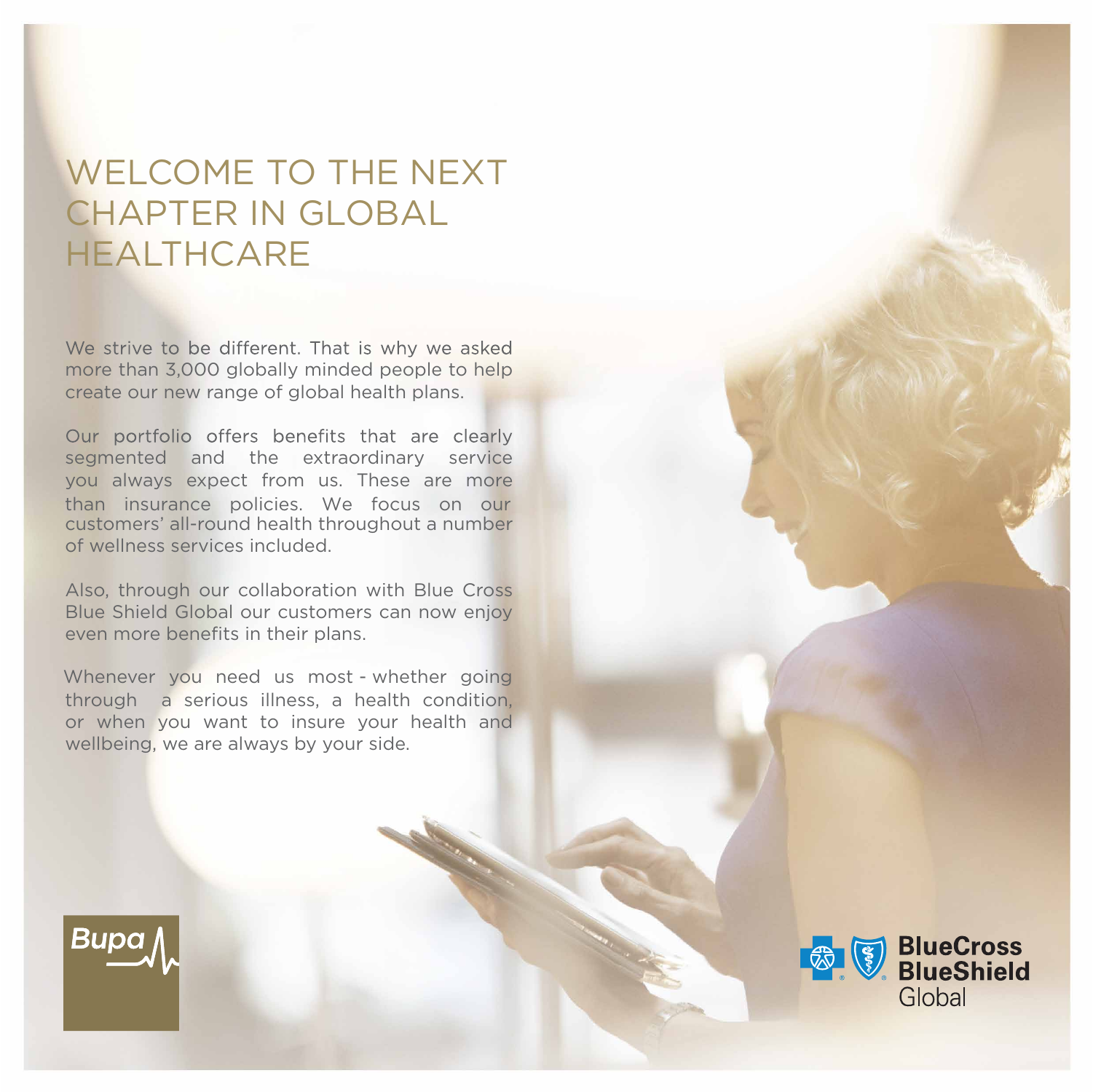#### **TWO OF THE BIGGEST, MOST TRUSTED NAMES IN GLOBAL HEALTHCARE**

Bupa Global and Blue Cross Blue Shield Global have teamed up to deliver high quality healthcare products and services.

As part of your global health insurance, you have now access to the largest healthcare provider network worldwide through the Blue Cross Blue Shield networks in the United States of America and the Bupa Global networks everywhere else.

#### **WHY CHOOSE GLOBAL ELITE HEALTH PLAN?**

This plan provides an exceptional health coverage wherever you are or choose to receive treatment. including dental coverage, home health care and numerous complementary therapies.

Global Elite Health Plan is an excellent option for families. It includes an extensive maternity package available once you have been insured for 10 months, covering up to three children born within the coverage under the age of 5 at no extra cost.

Global Elite Health Plan also includes coverage for extreme sports and activities for amateurs and professionals.

To learn more about our portfolio of global health plans, please visit our web site: [www.bupasalud.com.mx](http://www.bupasalud.com.mx)

#### **EXCEPTIONAL SERVICE AT EVERY LEVEL**

We provide a high level of service in all our policies, through our exclusive resources:

| MEDICAL SERVICE TEAM<br>(MST) | Personalized service from healthcare professionals who accompany<br>you before, during and after an important health event.                                                                                                                                |
|-------------------------------|------------------------------------------------------------------------------------------------------------------------------------------------------------------------------------------------------------------------------------------------------------|
| <b>EXPERT OPINION</b>         | World renowned independent specialists provide you with an expert<br>opinion in case of a serious, complex or chronic illness. This service<br>is designed to help you make an informed decision during a vital and<br>important moment.                   |
| <b>WELCOME CENTER</b>         | This digital tool gives you access to all your policy documents in an<br>easy and friendly way. It also helps you to understand the process<br>to follow regarding paperwork and allows you to locate healthcare<br>facilities, among many other services. |
| MY BUPA ONLINE SERVICES       | Manage your policy with a click; access your virtual ID card, consult<br>the status of a reimbursement, download your Explanation of<br>Benefits, among other actions.                                                                                     |

#### **Bupa México is the sole insurer of this plan.**

Bupa México is a trade name of Bupa México, Compañia de Seguros, S.A. de C.V., the international health and care company. Bupa México is an independent licensee of Blue Cross and Blue Shield Association. Bupa México is not licensed by Blue Cross and Blue Shield Association to sell products branded with the Blue Cross Blue Shield marks in Argentina, Canada, Costa Rica, Panama, Uruguay and US Virgin Islands. In Hong Kong, Bupa México is only licensed to use the Blue Shield marks. Please consult your policy terms and conditions for coverage availability. Blue Cross and Blue Shield Association is a national federation of 36 independent, community-based and locally operated Blue Cross and Blue Shield companies. Blue Cross Blue Shield Global is a brand owned by Blue Cross and Blue Shield Association. For more information about Bupa México, visit bupaglobalaccess.com, and for more information about Blue Cross and Blue Shield Association, visit [www.BCBS.com.](http://www.BCBS.com)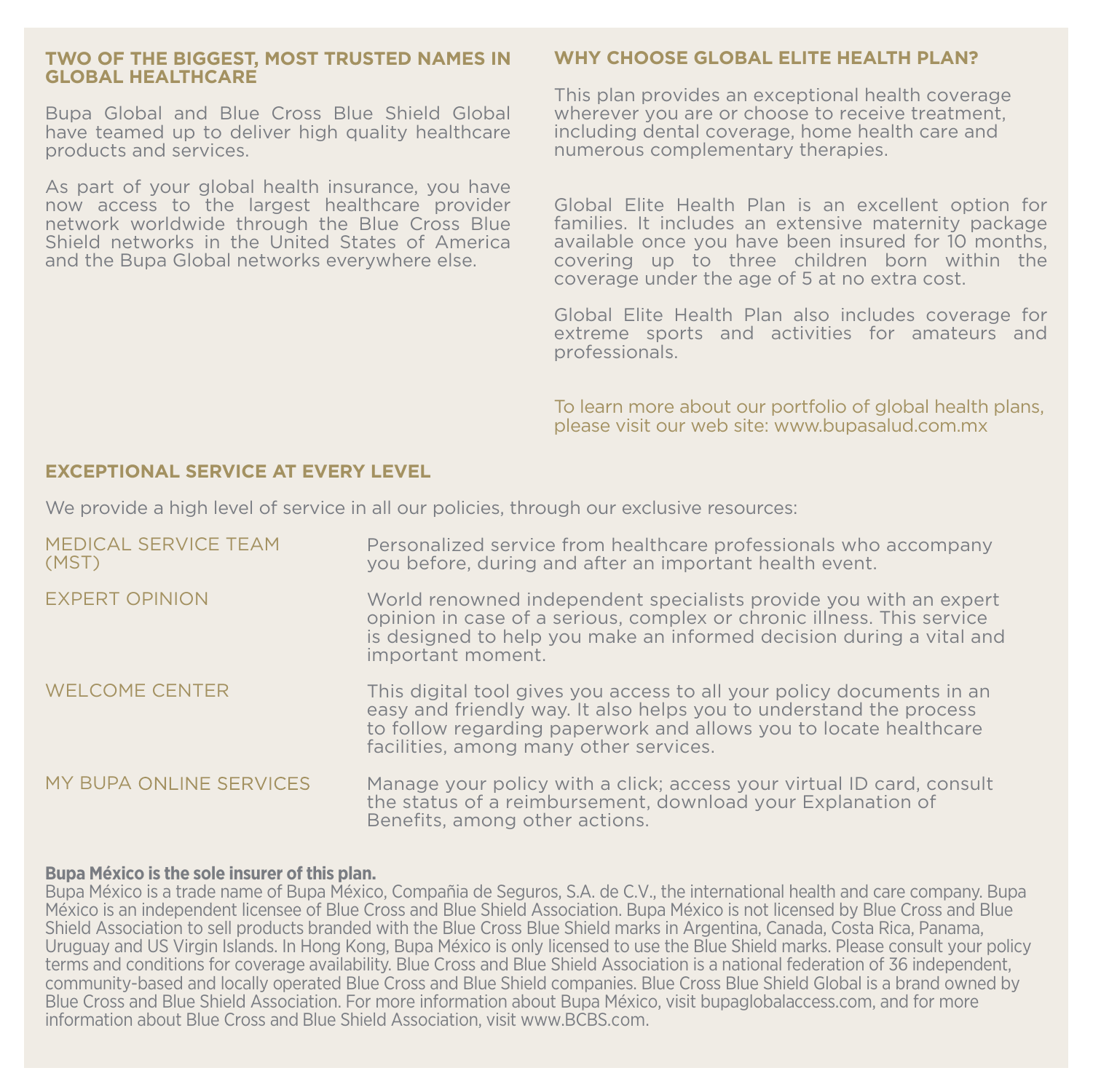# SUMMARY OF BENEFITS

| <b>DEDUCTIBLE OPTIONS</b>                                                                                      |                                                     |
|----------------------------------------------------------------------------------------------------------------|-----------------------------------------------------|
| <b>IPlan 1 US\$1,000</b><br><b>Plan 2</b> US\$2,000<br><b>Plan 3 US\$3,500</b>                                 | <b>Plan 4 US\$5,000</b><br><b>Plan 5</b> US\$10,000 |
| <b>PROVIDER NETWORK</b>                                                                                        |                                                     |
| <b>In Latin America</b><br>In the U.S.A.<br>In the rest of the world                                           | Open<br>Open<br>Open                                |
| <b>BENEFITS</b>                                                                                                |                                                     |
| All the benefits on this table, even those paid in full, accumulate towards<br>the total annual maximum limit. | Maximum coverage per policy year<br>US\$5,000,000   |
| <b>OUT-PATIENT TREATMENT</b>                                                                                   |                                                     |
| Out-patient surgery                                                                                            | 100%                                                |
| Diagnostic procedures, pathology, and lab tests                                                                | 100%                                                |
| Physician fees                                                                                                 | 100%                                                |
| Qualified nurses, up to 90 days                                                                                | 100%                                                |
| Mental health, up to 20 sessions                                                                               | 100%                                                |
| Osteopaths and chiropractors, up to 60 visits                                                                  | 100%                                                |
| Complementary therapists, up to 60 visits                                                                      | 100%                                                |
| Occupational and orthoptic therapists, up to 60 visits                                                         | 100%                                                |
| Podiatry, up to 20 sessions                                                                                    | 100%                                                |
| Prescription drugs and dressings                                                                               | 100%                                                |
| Durable medical equipment                                                                                      | 100%                                                |
| Dietetic guidance, up to 4 visits                                                                              | 100%                                                |
| Urgent Care Facilities and Walk-in Clinics in the U.S.A.<br>US\$50 copay<br>Active and a substantial and       | 100%                                                |

• No deductible

| I DENTAL TREATMENT <i>i</i>                          |           |
|------------------------------------------------------|-----------|
| Dental treatment related to a covered accident       | $100\%$   |
| Major restorative treatment (6-month waiting period) | US\$1.500 |
| Orthodontics (12-month waiting period)               | US\$3.000 |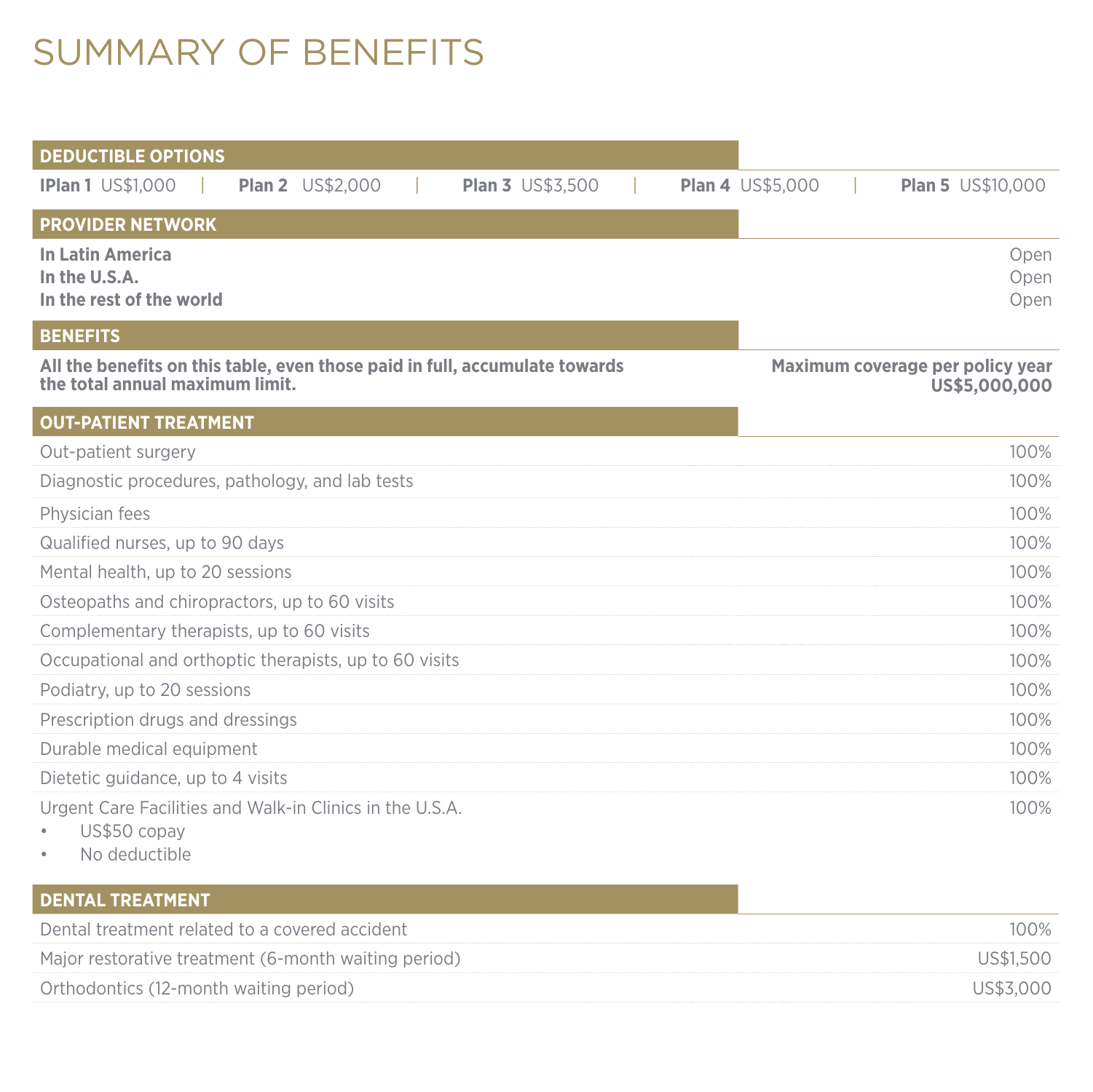| <b>HOSPITALIZATION (HEALTH CARE FOR HOSPITALIZED PATIENTS)</b>                                  |                           |
|-------------------------------------------------------------------------------------------------|---------------------------|
| Room and board (up to junior suite)                                                             | 100%                      |
| Accommodation charges for companion in case of a hospitalization                                | 100%                      |
| Operating room, prescription drugs, and dressings                                               | 100%                      |
| Intensive care                                                                                  | 100%                      |
| Surgery, including surgeon and anesthesiologist's fees                                          | 100%                      |
| Mental health, up to 20 sessions                                                                | 100%                      |
| Pathology, radiology, and diagnostic tests                                                      | 100%                      |
| Physiotherapists, occupational therapists, kinesiologists, phonoaudiologists, and<br>dieticians | 100%                      |
| Obesity surgery (24-month waiting period)                                                       | 100%                      |
| Prosthesis                                                                                      | 100%                      |
| Prosthetic implants and appliances                                                              | 100%                      |
| Reconstructive surgery                                                                          | 100%                      |
|                                                                                                 |                           |
| <b>REHABILITATION AND PALLIATIVE CARE</b>                                                       |                           |
| Home nursing, up to 90 days                                                                     | 100%                      |
| Hospice and palliative care                                                                     | 100%                      |
| Multidisciplinary rehabilitation and physiotherapy                                              | 100% (in and out patient) |
| IN-PATIENT AND/OR OUT-PATIENT CARE                                                              |                           |
| Advanced imaging                                                                                | 100%                      |
| Congenital conditions:                                                                          |                           |
| Diagnosed before the age of 18, lifetime                                                        | US\$2,000,000             |
| Diagnosed on or after the age of 18<br>$\bullet$                                                | 100%                      |
| Prophylactic surgery only for gynecologic cancer, lifetime (12-month waiting period)            | US\$35,000                |
| Cancer treatment (includes bone marrow transplant)                                              | 100%                      |
| Transplant services, lifetime per diagnosis                                                     | US\$1,500,000             |
| Kidney dialysis                                                                                 | 100%                      |
| AIDS/HIV, lifetime (3-year waiting period)                                                      | US\$1,000,000             |
| Activities and extreme sports                                                                   | 100%                      |
| Autism                                                                                          | US\$10,000                |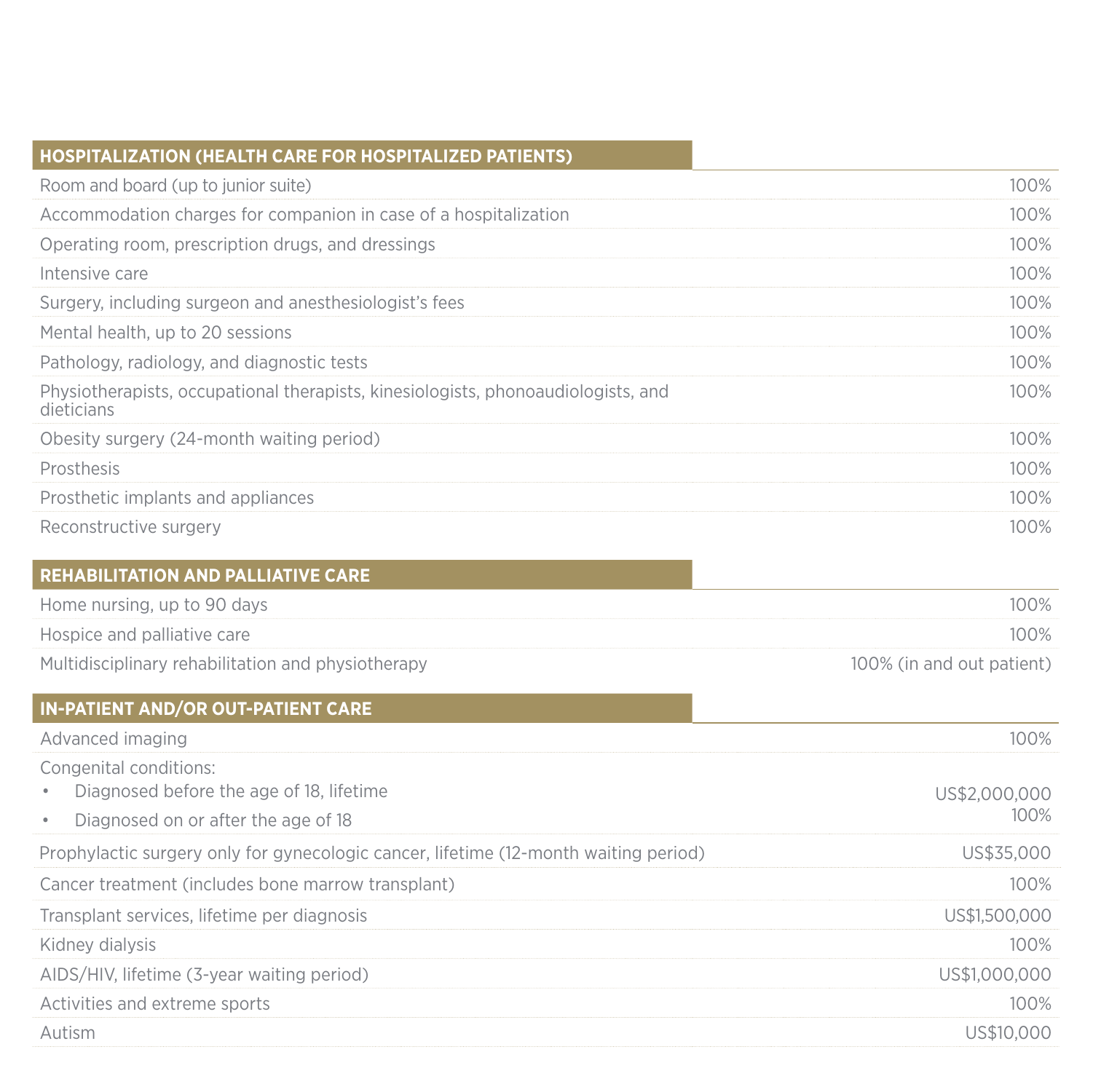| <b>MATERNITY AND BIRTH: PLANS 1 AND 2 (10-MONTH WAITING PERIOD)</b>                                                |                                     |
|--------------------------------------------------------------------------------------------------------------------|-------------------------------------|
| Normal delivery and caesarean section, per pregnancy, no deductible                                                | US\$12,000                          |
| Pre and post-natal treatment, no deductible                                                                        | Covered under the Maternity benefit |
| Complications of maternity and birth, lifetime, no deductible                                                      | US\$1,000,000                       |
| Newborn provisional coverage, up to 90 days after birth, no deductible                                             | US\$50,000                          |
| Home nursing for healthy newborn<br>(included under maternity benefit)                                             | US\$60 per night, max. 3 nights     |
| <b>EVACUATION AND TRAVEL</b>                                                                                       |                                     |
| Medical evacuation                                                                                                 | 100%                                |
| Medical repatriation                                                                                               | 100%                                |
| Travel expenses for one companion, for evacuation or repatriation                                                  | 100%                                |
| Food and transportation expenses for a companion, per day, max. 10 days                                            | US\$200                             |
| Travel expenses for children                                                                                       | 100%                                |
| Travel, food and transportation expenses for compassionate visit:                                                  |                                     |
| Travel, per trip, max. 5 trips per lifetime                                                                        | US\$1,700                           |
| Food and transportation expenses, per day, max. 10 days per policy year                                            | US\$200                             |
| Local air ambulance                                                                                                | 100%                                |
| Local ground ambulance                                                                                             | 100%                                |
| Repatriation of mortal remains                                                                                     | 100%                                |
| <b>PREVENTIVE TREATMENT</b>                                                                                        |                                     |
| Health check-up for adults 18+ only, no deductible (10-month waiting period)                                       | US\$1,000                           |
| Vaccines:                                                                                                          | US\$1,600                           |
| Vaccines for children, influenza, HPV                                                                              |                                     |
| Vaccinations for travel, pneumococcal vaccine, malaria medication<br>A 20% coinsurance paid by the insured applies |                                     |
| Eye exam, no deductible, 1 per policy year (10-month waiting period)                                               | 100%                                |
| Preventive dental exam, no deductible, 2 per policy year (10-month waiting period)                                 | 100%                                |
| <b>HEARING AND VISION</b>                                                                                          |                                     |
| Hearing aids, a 20% coinsurance paid by the insured applies                                                        | US\$1,000                           |
| Spectacle frames, glasses, and contact lenses, a 20% coinsurance paid by the insured applies                       | US\$1,000                           |
| Refractive surgery, 1 per eye, lifetime, a 20% coinsurance paid by the insured applies                             | US\$1,500                           |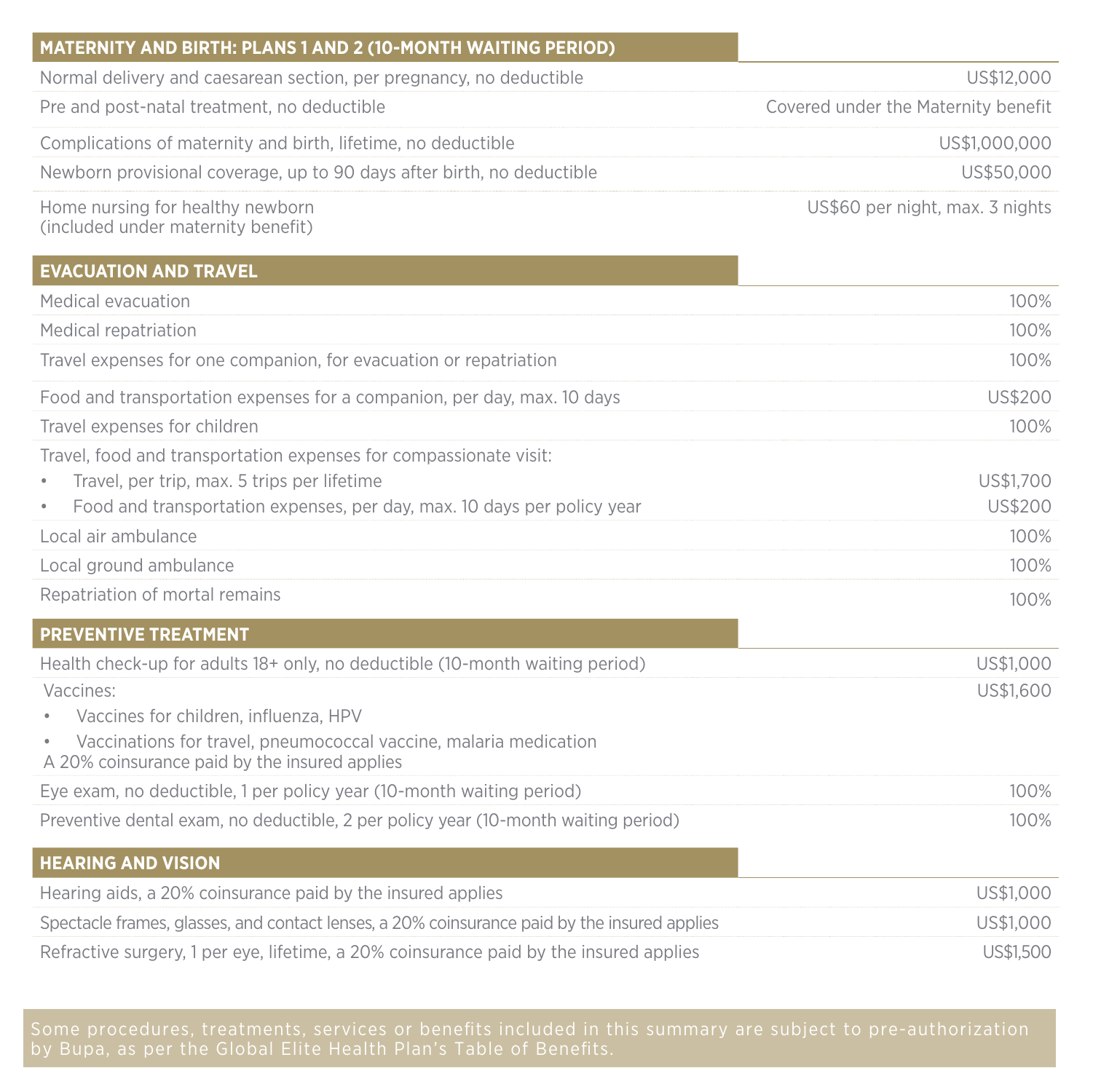## IMPORTANT INFORMATION

- Eligibility up to 74 years of age.
- Option to purchase for nieces, nephews, and grandchildren.
- In case of accident, your deductible is eliminated, provided your initial medical attention occurs within 8 • calendar days following the incident.
- One worldwide deductible, up to the equivalent of two per family, per policy year.
- All benefits are per insured, per policy year, unless otherwise stated.
- All covered benefits are paid according to the usual, customary and reasonable expenses for that treatment or service in the country in which the covered medical service is provided.
- All benefits are subject to deductible, unless specified otherwise.

# A FEW THINGS THAT MAKE US DIFFERENT

Ever since our foundation more than 70 years ago, the Bupa team is renowned for the medical expertise and dedication of our consultants and health experts. We offer a service that exceeds your expectations. These are just a few of the things that make Bupa your best choice.

### **WE INVEST IN HEALTH**

Your health is at the heart of everything we do, promoting innovation and offering access to the first-class services you deserve.

### **FINANCIAL REASSURANCE**

Health insurance should not be just about your health. It should also give you the peace of mind that comes with not worrying about unexpected costs. With us by your side you can simply focus on enjoying life.

### **MULTILINGUAL ADVISERS**

When it comes to healthcare advice, we know that speaking to someone in your own language is more than reassuring. That's why<br>we have a team of advisers that can offer help in multiple languages.

### **PRE EXISTING CONDITIONS**

We don't believe past health issues should prevent you from enjoying your future. That's why, when you join our global health plans. many pre-existing conditions can be covered.

This summary is for information purposes only. The details of benefits, limitations and exclusions can be found in the Terms and Conditions of the Global Elite Health Plan, which will prevail over any informative document. This is a complimentary translation from the original document in Spanish. In case of discrepancy between the Spanish and the English versions, the Spanish version shall govern.